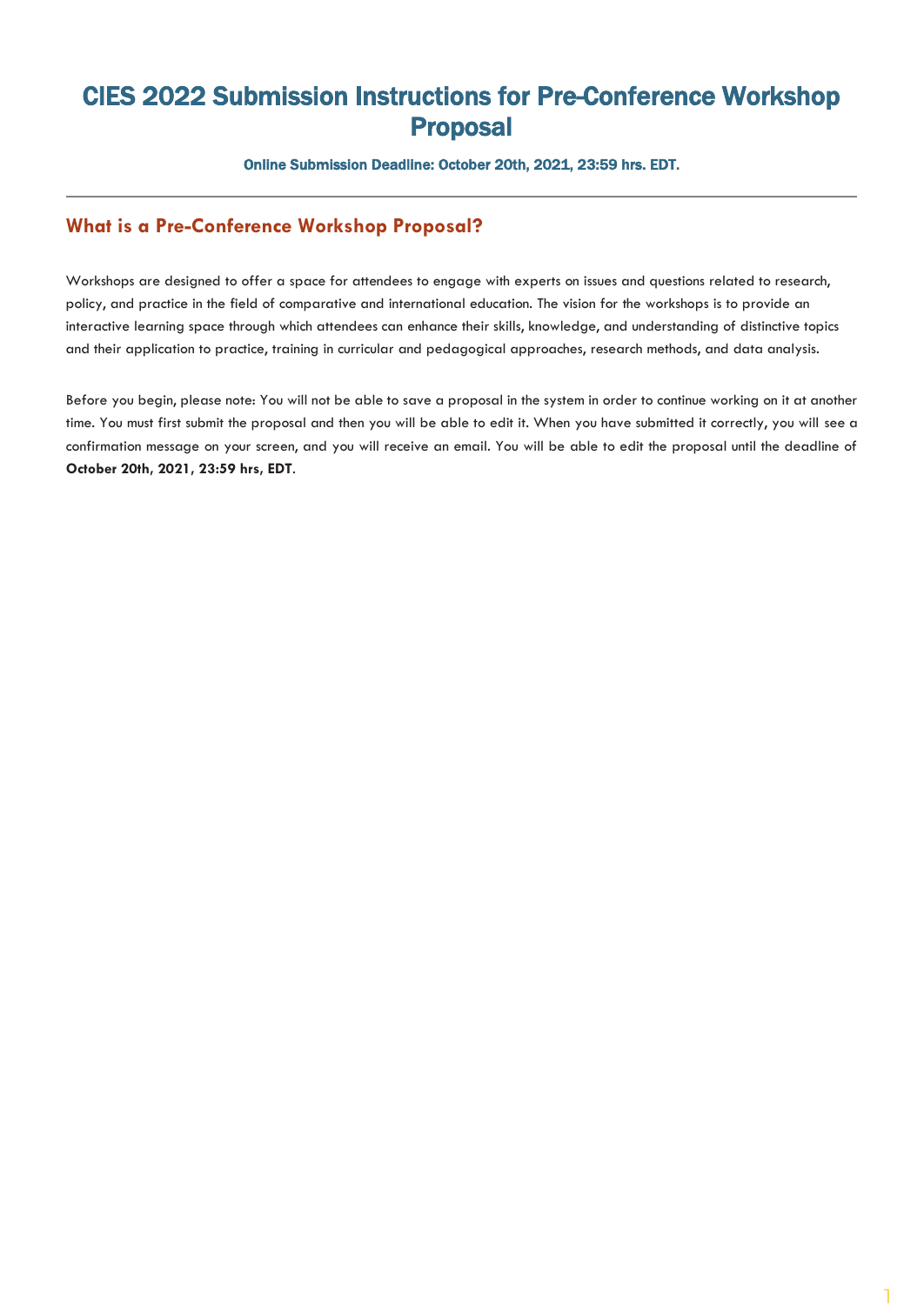## Instructions for Submitting a Pre-Conference Workshop Proposal for CIES 2022

**Step 1:** To login: Click on the link [https://cies.lasaweb.org/proposals/.](https://cies.lasaweb.org/proposals/)

If you have a current CIES membership please click on the button "Login with CIES account" (1) and complete the information with your *User Name* and *Password*, If you do not have a current CIES membership please create a Guest Account clicking on "Create Guest Account" (2) complete the form and "Submit", then click on "Submit a Proposal" (on the top of the screen) and then on "Login with guest account" (3), and complete the information with your Guest account credentials: *User Name* and *Password.*

| You must be logged in to access the submission system. Please login to continue.                                                                                                                                                         |  |
|------------------------------------------------------------------------------------------------------------------------------------------------------------------------------------------------------------------------------------------|--|
| Select "Login with CIES Account" if you have a current CIES membership.<br>Select "Login with Guest Account" if you have already created a Guest account.<br>Select "Create Guest Account" if you do not have a current CIES membership. |  |
| WITH CIES ACCOUNT                                                                                                                                                                                                                        |  |
| <b>ITH GUEST A</b><br>3                                                                                                                                                                                                                  |  |
| <b>CREATE GUEST ACCOUNT</b>                                                                                                                                                                                                              |  |

Then, click on "Proposal Submission Site" button



## **Step 2:** Select *"Submit a Proposal"*.

| <b>Submitter Menu</b> |                                                        |  |  |  |  |  |
|-----------------------|--------------------------------------------------------|--|--|--|--|--|
|                       | Submit a Proposal                                      |  |  |  |  |  |
|                       | V Volunteer to become a Chair, Discussant, or Reviewer |  |  |  |  |  |
|                       | Message Center<br>Read messages sent from this site.   |  |  |  |  |  |

**Step 3:** Select *"Submit a Pre-Conference Workshop, Book Launch, or Visual Art Exhibit"*.

| <b>Submit a New Proposal</b> |                                                                      |  |  |  |  |  |  |
|------------------------------|----------------------------------------------------------------------|--|--|--|--|--|--|
|                              | Submit Proposal to General Pool, SIG, or Committee                   |  |  |  |  |  |  |
|                              | Submit Proposal to New Scholars Committee Mentoring Workshops        |  |  |  |  |  |  |
|                              | Submit a Pre-Conference Workshop, Book Launch, or Visual Art Exhibit |  |  |  |  |  |  |
|                              |                                                                      |  |  |  |  |  |  |

**Step 4:** Select "*Pre-Conference Workshop*".

| <b>Book Launch</b>             |  |
|--------------------------------|--|
| <b>Pre-Conference Workshop</b> |  |
| Visual Art Exhibits            |  |